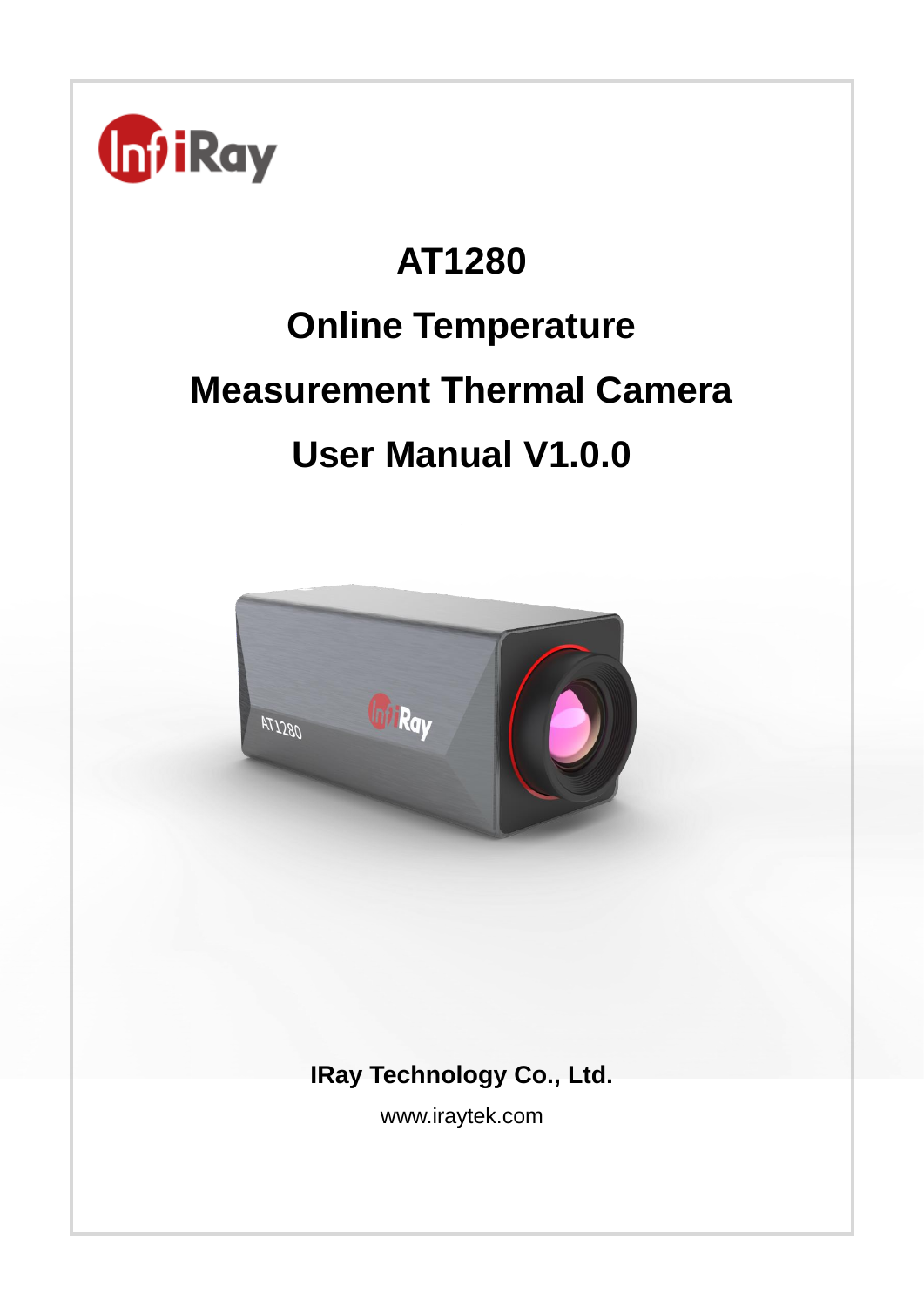

# **Introduction to IRay Technology**

IRay Technology Co., Ltd. concentrates on developing infrared thermal imaging technologies and manufacturing relevant products, with completely independent intellectual property rights. IRay is committed to providing global customers with professional and competitive infrared thermal imaging products and solutions. The main products include IRFPA detectors, thermal imaging modules, and terminal thermal imaging products.

With R&D personnel accounts for 48% of all employees, 662 intellectual property projects in terms of IRay have been authorized and accepted: 522 patented technologies authorized and accepted in China (including those for integrated circuit chips, MEMS sensors design and manufacture, Matrix III image algorithms and intelligent precise temperature measurement algorithms, etc.); 16 patented technologies authorized and accepted overseas; 86 software copyrights; and 38 integrated circuit layout designs. (Up to April, 2021)

IRay products have been applied in various fields, including epidemic prevention and control, industrial thermography, security and fire control, night vision observation, automatic driving, Internet of Things, AI, and machine vision.

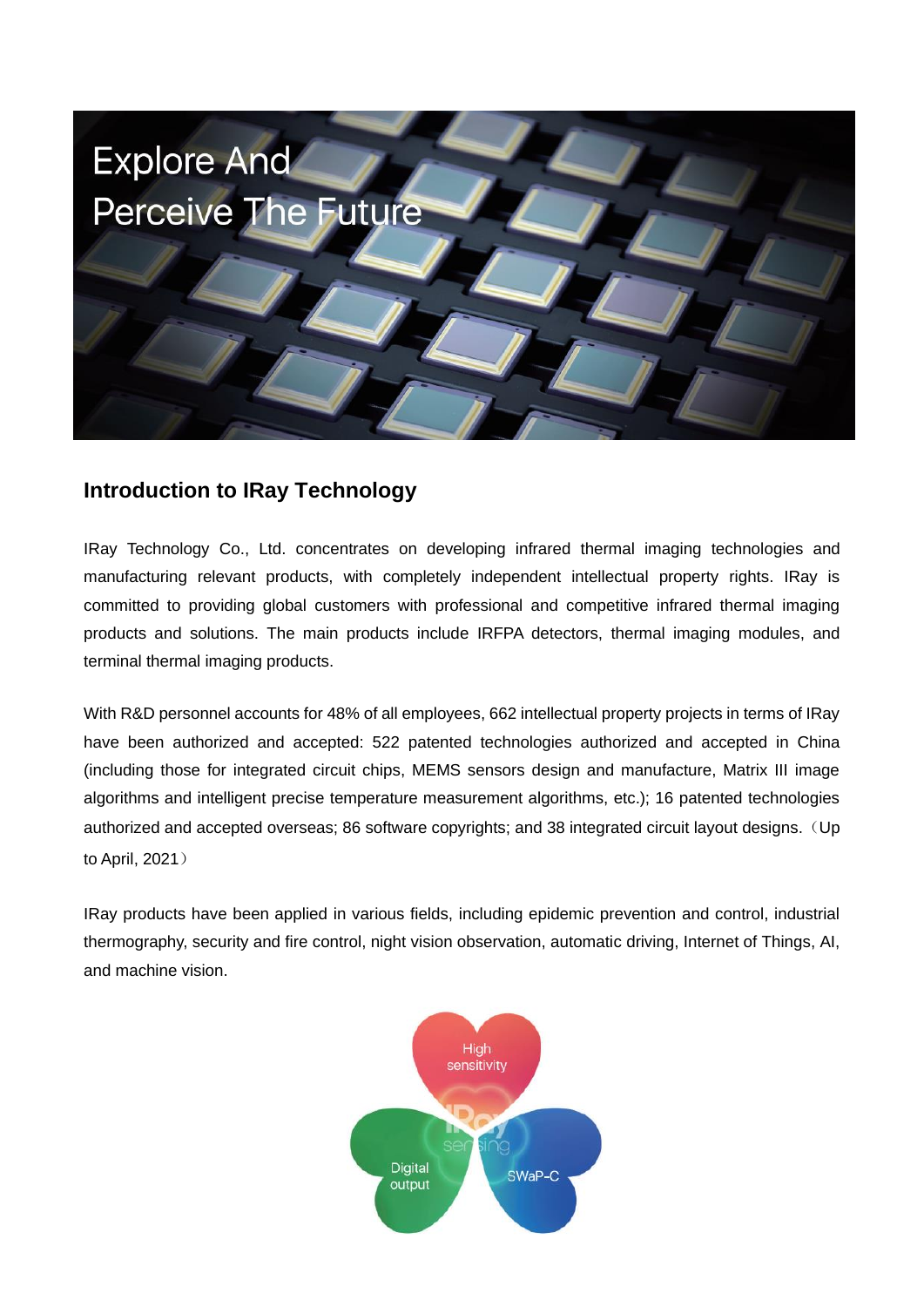

# **Table of Contents**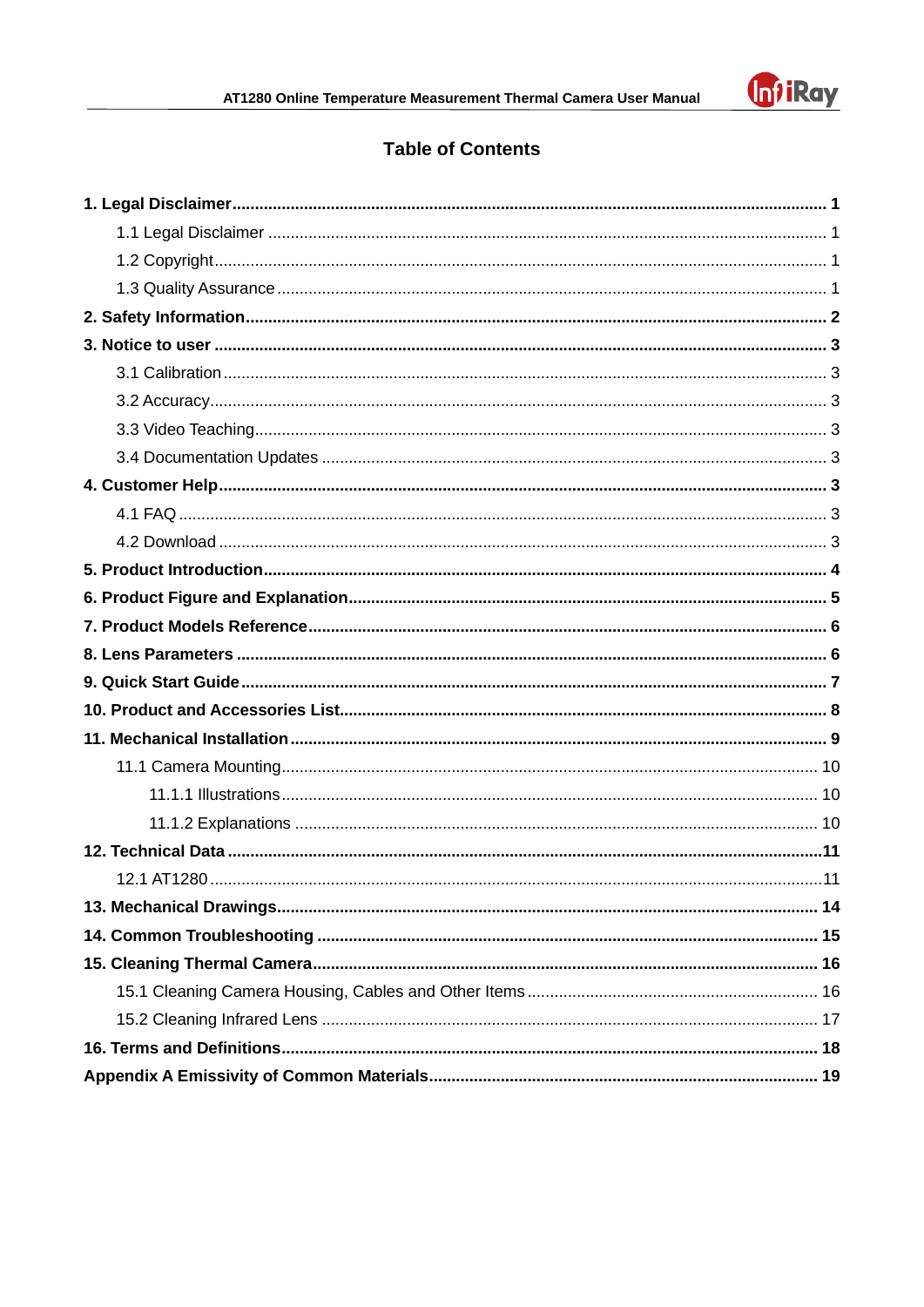

## <span id="page-3-0"></span>**1. Legal Disclaimer**

#### <span id="page-3-1"></span>**1.1 Legal Disclaimer**

The thermal cameras manufactured by IRAY TECHNOLOGY are warranted for a period of two-year and the accessories are warranted for a period of three-month form the delivery date of the original purchase, provided such products have been under normal storage, use and maintenance.

This warranty extends only to the original purchaser and is not transferable. It is not applicable to any product which has be subjected to misuse, neglect, accident or abnormal conditions of operation.

In the case of a defect in a product covered by this warranty the product must not be further used or maintained in order to prevent additional damage. The purchaser shall promptly report any defect to IRAY TECHNOLOGY or this warranty will not apply.

IRAY TECHNOLOGY will, at its option, repair or replace any such defective product free of charge if, upon inspection, the product or accessories prove to be defective, the user can contact with after-sales service department of IRAY TECHNOLOGY within the said warranty period.

### <span id="page-3-2"></span>**1.2 Copyright**

**©IRay Technology Co., Ltd. 2020. All rights reserved worldwide.** All contents in this manual, including words, pictures, images, etc., belong to IRAY TECHNOLOGY CO., LTD. (Hereinafter referred to as "THE COMPANY" or "IRAY TECHNOLOGY"). No part of the manual, in whole or part, may be copied, photocopied, translated, or transmitted without the prior written permission of IRAY TECHNOLOGY. This manual is used as a guide. The photos, graphics, diagrams and illustrations provided in the manual are only used to explain, which may be different from the specific product. The real product shall prevail. We try our best to make sure the contents in this manual are accurate. We do not provide any representations or warranties in this manual.

IRAY TECHNOLOGY reserve the right to update the manual. If you need the latest version of this manual, please contact us. It is recommended that you use this manual with the guidance of professionals.

#### <span id="page-3-3"></span>**1.3 Quality Assurance**

The Quality Management System under which these products are developed and manufactured has been certified in accordance with the ISO9001 standard.

We reserve the right to make changes and improvements on any of the products without prior notice.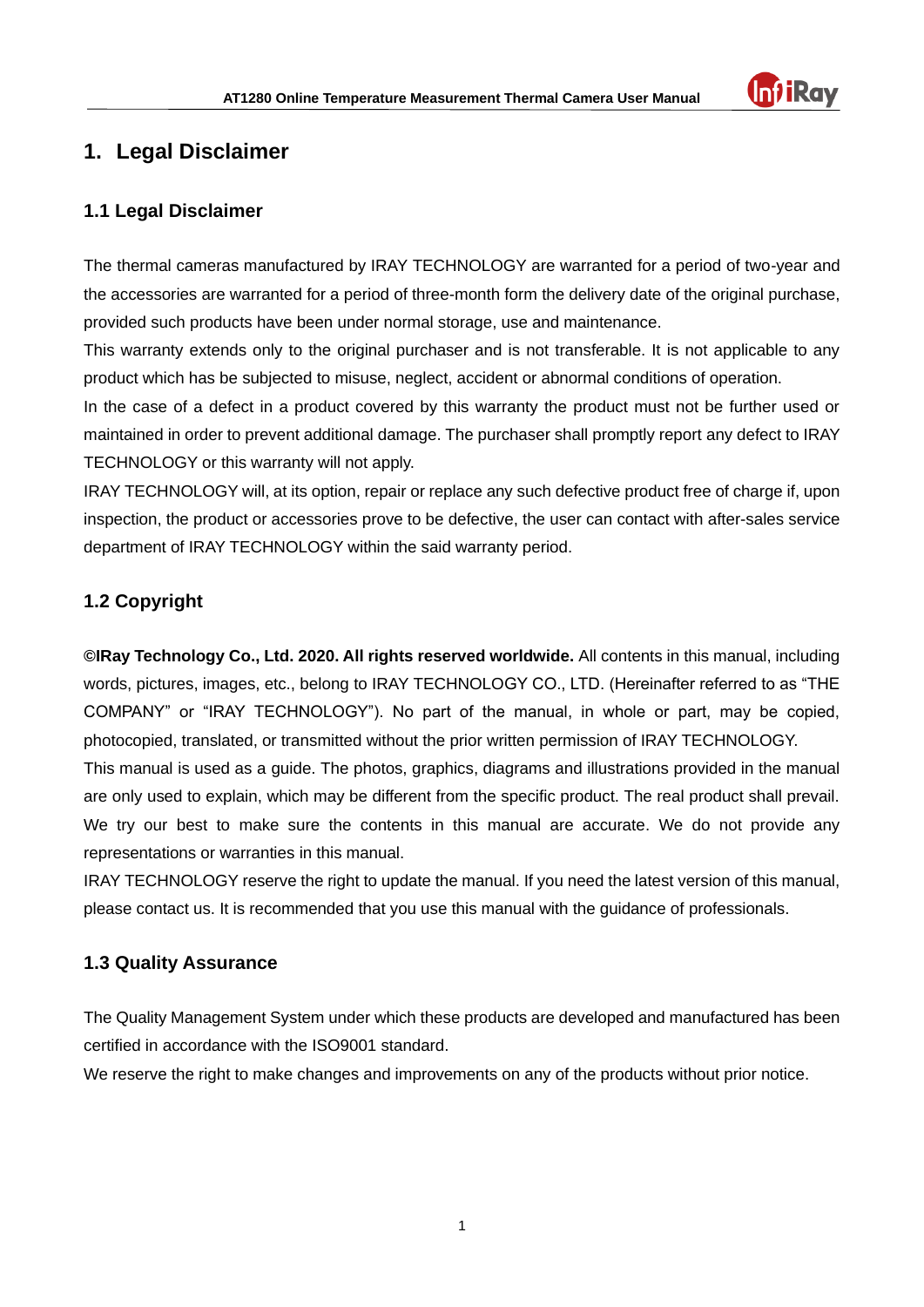

## <span id="page-4-0"></span>**2.Safety Information**

## **WARNING**

1.Make sure you read all applicable Material Safety Data Sheets (SDS) and warning labels on containers before you use a liquid. The liquids can be dangerous. Injury to persons can occur.

2.It is prohibited to use the product in a high temperature above 85  $^{\circ}$ C or in a low temperature below-45 °C.

3.It is forbidden to disassemble or refit the thermal camera at will.

**CAUTION** 

1.No matter there is a lens cover or not, do not point the infrared thermal camera towards strong light or equipment with laser radiation. This will affect the accuracy of the thermal camera and even damage the detector in the thermal camera.

2.Do not use the product under conditions that doesn't match the environmental requirements. For specific use environment requirements, see the product parameter table.

3.Do not apply solvents or equivalent liquids to the camera, the cables, or other items.

<span id="page-4-1"></span>4.Be careful when you clean the infrared lenses. The lens has an anti-reflective coating which is easily damaged. Damage to the infrared lens can occur with too much force or cleaning with rough objects such as tissues.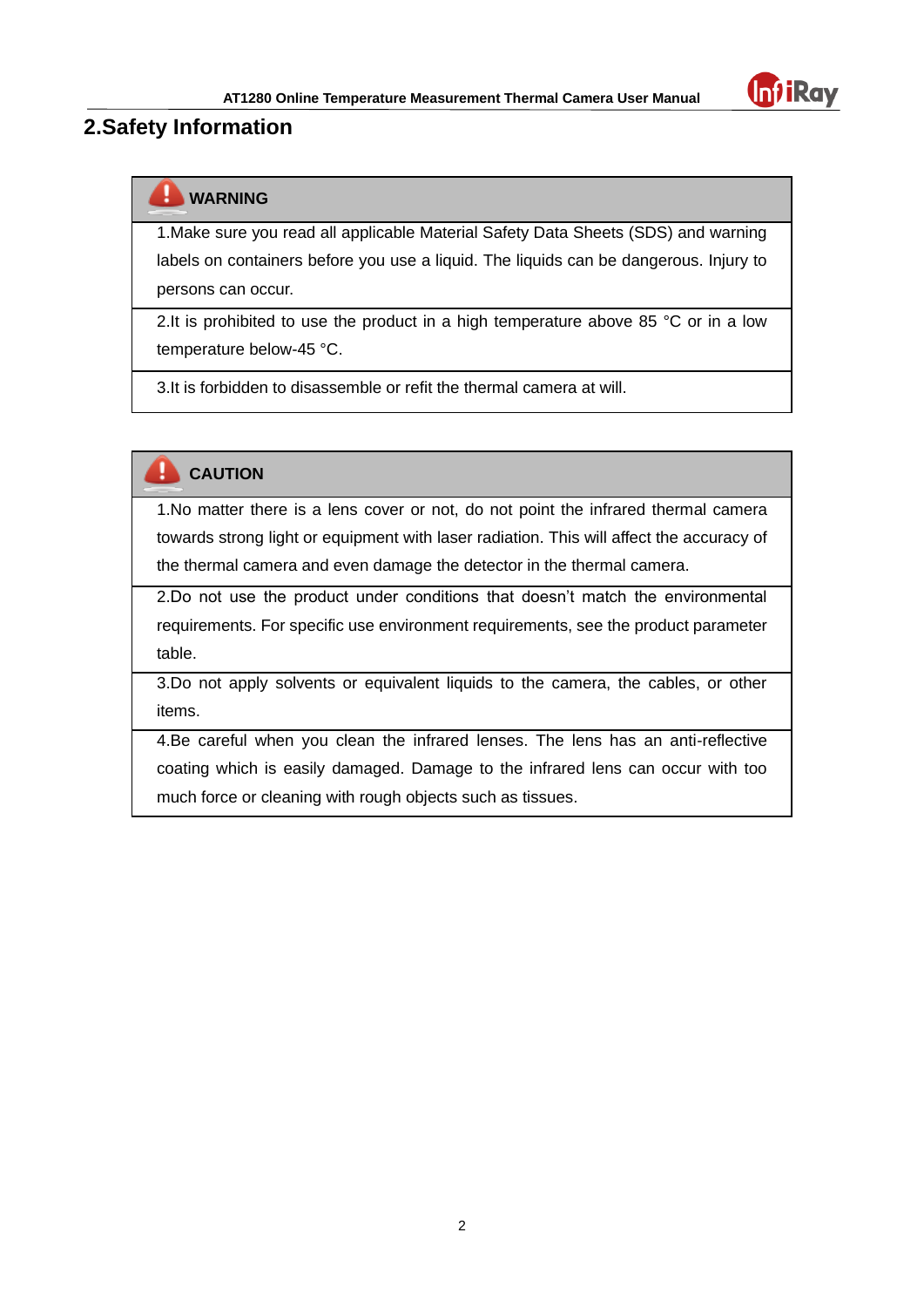

## **3.Notice to user**

#### <span id="page-5-0"></span>**3.1 Calibration**

IRAY TECHNOLOGY recommends that you verify your calibration yearly in order to ensure accuracy. You can verify the calibration through IRAY TECHNOLOGY or third-party organizations.

#### <span id="page-5-1"></span>**3.2 Accuracy**

For very accurate results, we recommended that you wait 30 minutes after you have started the camera before measuring a temperature.

#### <span id="page-5-2"></span>**3.3 Video Teaching**

You can search for mount and use videos from our website.

#### <span id="page-5-3"></span>**3.4 Documentation Updates**

Our manuals are updated several times per year, and we also issue product-critical notifications of changes on a regular basis. Please visit our website to access the latest manuals and notifications.

## <span id="page-5-4"></span>**4.Customer Help**

#### <span id="page-5-5"></span>**4.1 FAQ**

You can find answers to FAQ about this model on the service support page of our official website.

### <span id="page-5-6"></span>**4.2 Download**

You can download the following contents from our website : www.iraytek.com

<span id="page-5-7"></span>Product Documentation Client Software Video Teaching Courses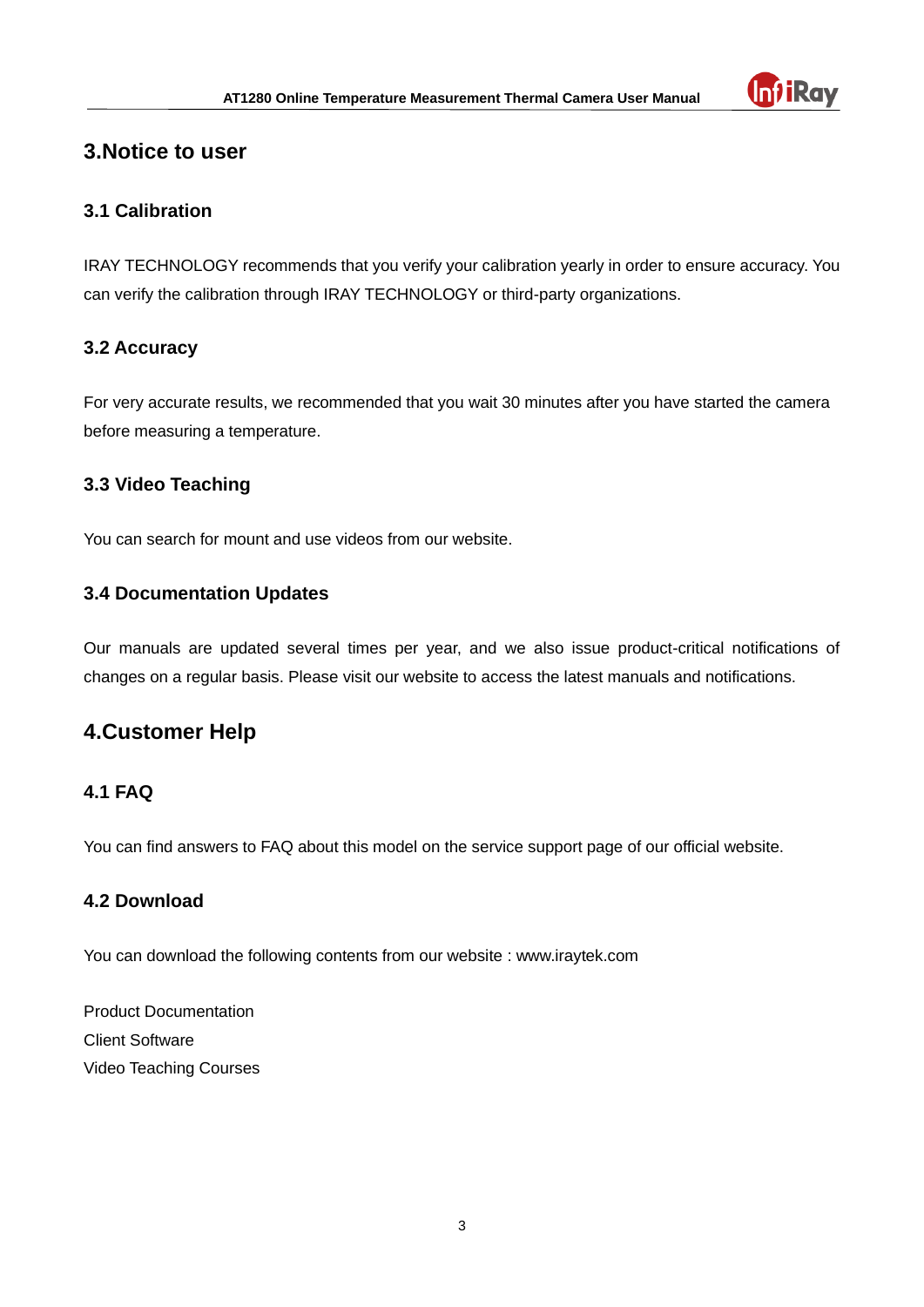

# **5.Product Introduction**



| <b>Main Features</b> | Compact                                                |
|----------------------|--------------------------------------------------------|
|                      | Support PoE                                            |
|                      | The second generation auto-focus algorithm             |
|                      | Simultaneous output of temperature data and image data |
|                      | Infrared detector of MP array                          |
|                      | Several optional lenses                                |

<span id="page-6-0"></span>

| <b>Typical Applications</b> | Power detection                    |
|-----------------------------|------------------------------------|
|                             | Industrial detection               |
|                             | <b>Process Control</b>             |
|                             | Machine vision scientific research |
|                             | <b>Quality Inspection</b>          |
|                             | <b>Status Monitoring</b>           |
|                             | Fire Warning                       |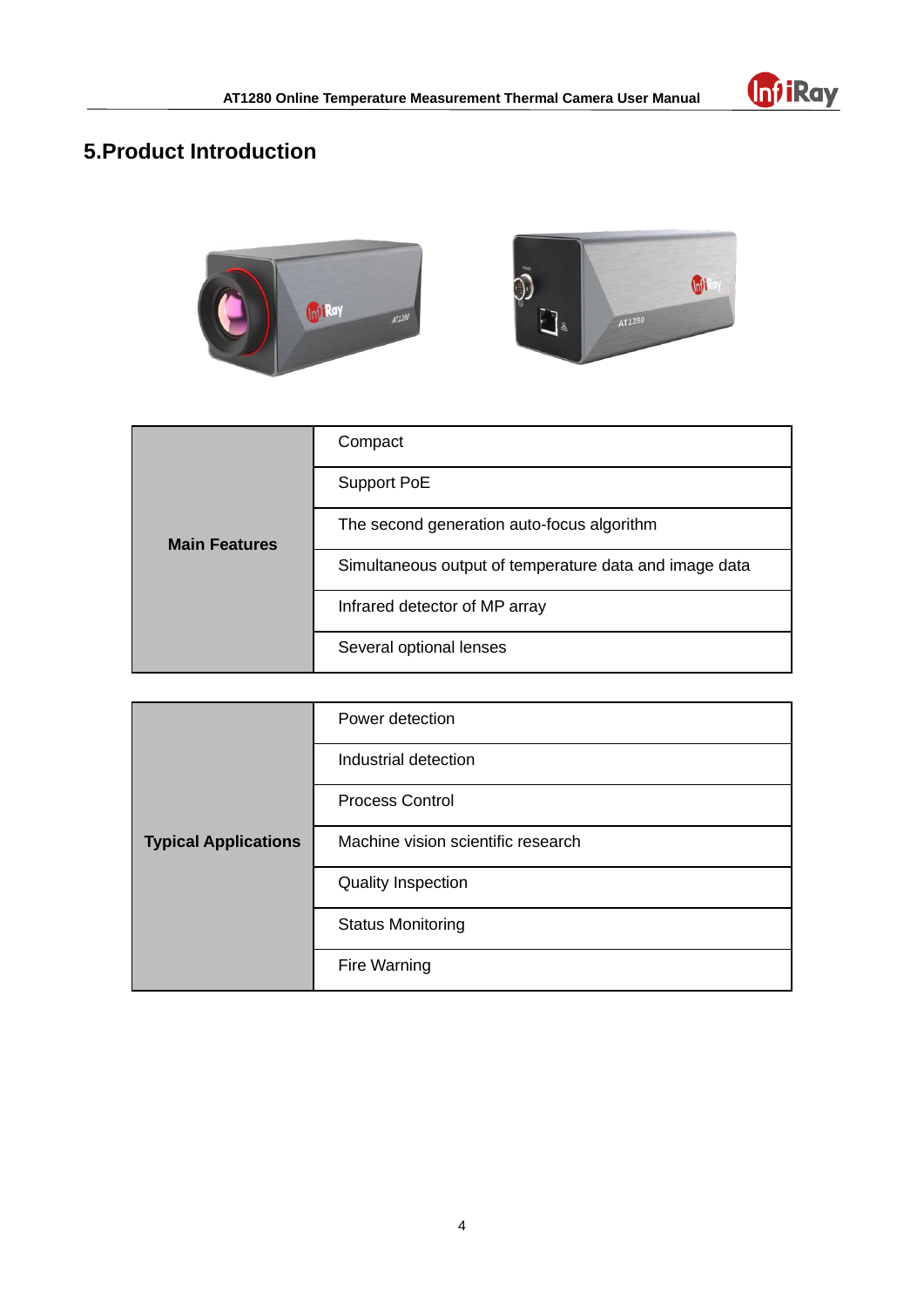

# **6.Product Figure and Explanation**



| No.            | <b>Explanation</b>                                                                   |
|----------------|--------------------------------------------------------------------------------------|
| 1              | Infrared lens                                                                        |
| $\overline{2}$ | Power interface                                                                      |
| 3              | <b>LED light</b>                                                                     |
| 4              | Ethernet/Network cable interface                                                     |
| 5              | Tripod connection                                                                    |
| 6              | Accessories from left to right:<br>Power adapter, gigabit network cable, power cable |

<span id="page-7-0"></span>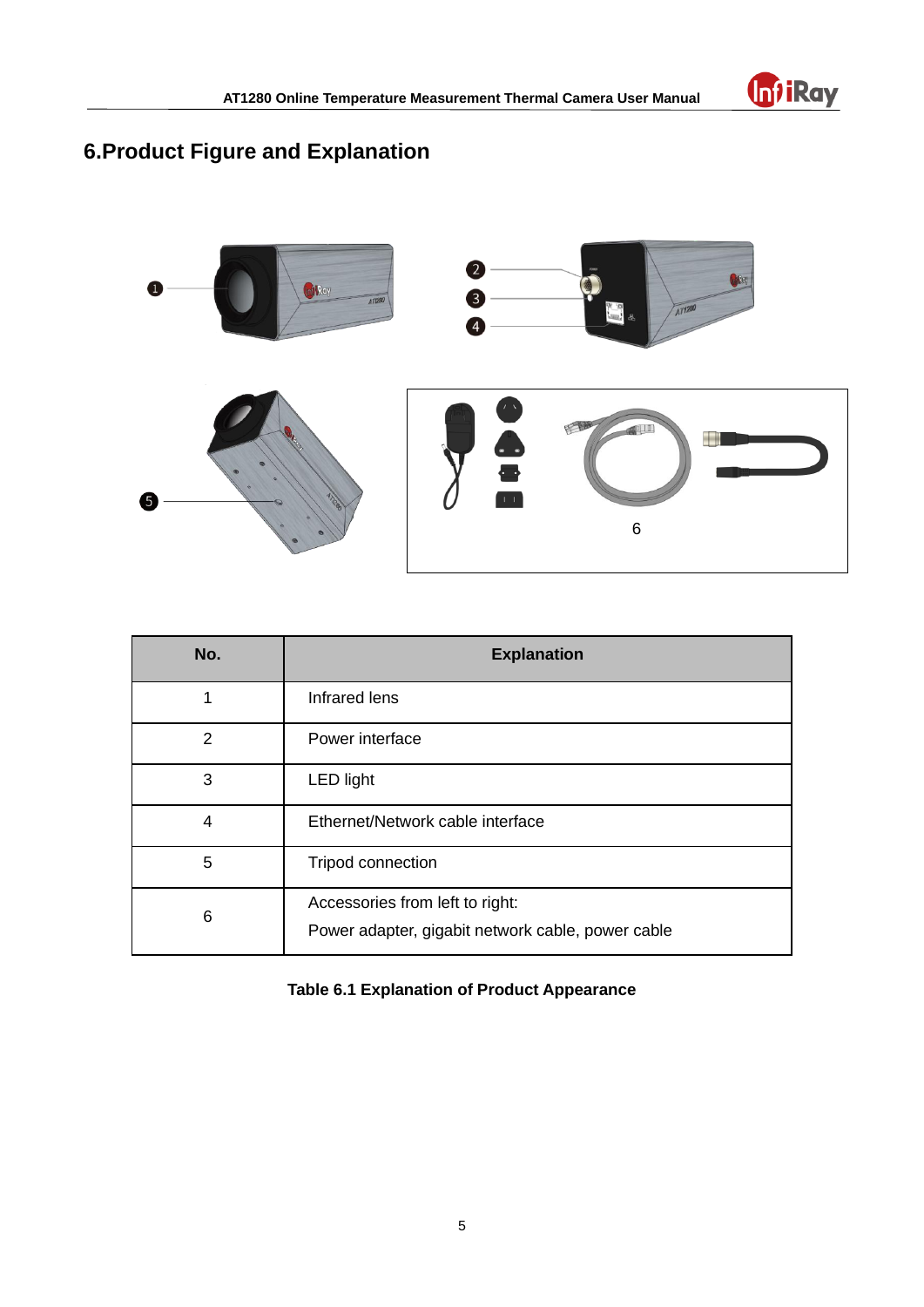

# **7.Product Models Reference**

| AT1280 |        |          |
|--------|--------|----------|
| Model  | Lens   | Reserved |
| AT1280 | 4:19mm |          |

#### **Table 7.1 Product Models List**

#### **E.G.**:**AT1280 4X (AT1280-4-X) stands for AT1280 with 19mm lens.**

Note:

Housing with no logo is also available. You can contact our sales for specific information.

## <span id="page-8-0"></span>**8.Lens Parameters**

<span id="page-8-1"></span>

| <b>Resolution</b> | <b>Focal Length</b> | FOV (HxV)                    | <b>IFOV</b> |
|-------------------|---------------------|------------------------------|-------------|
| 1280×1024         | 19 <sub>mm</sub>    | $44^\circ \times 35.8^\circ$ | 0.63mrad    |

**Table 8.1 AT1280 Lens Parameters**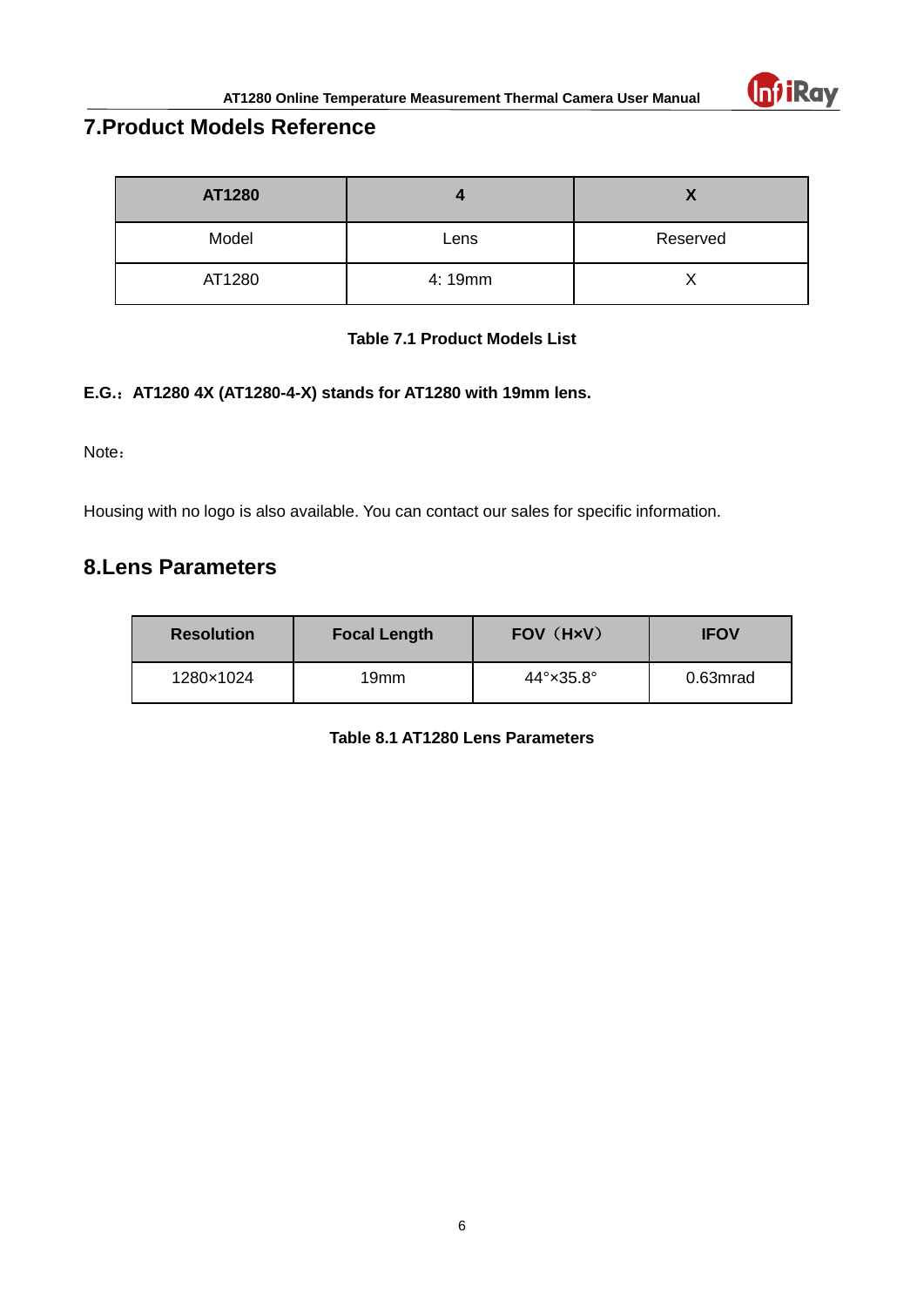

# **9.Quick Start Guide**

#### **Please follow the steps:**

- 1. Install IRT\_TAS\_AT, the software may be updated, the actual version shall prevail. The computer configuration for installing the software is recommended to meet the following conditions: i5-9500T and above CPU, 8G and above memory, 64-bit win10 system, support Gigabit network.
- 2. Follow the installation instructions in Chapter 11.1.2 to connect the thermal camera, power supply, and a computer. You can also connect to the Ethernet cable through the PoE power supply module.
- 3. Follow the instructions in *IRT\_TAS\_AT\_User Manual* to set the computer IP.
- 4. Run IRS\_TAS\_AT as an administrator, enter the correct user name and password, and click Login.
- <span id="page-9-0"></span>5. Continue to follow the procedures in the software instructions. If the camera is successfully connected and the image is normal, then the software can be used for thermal imaging control and temperature analysis.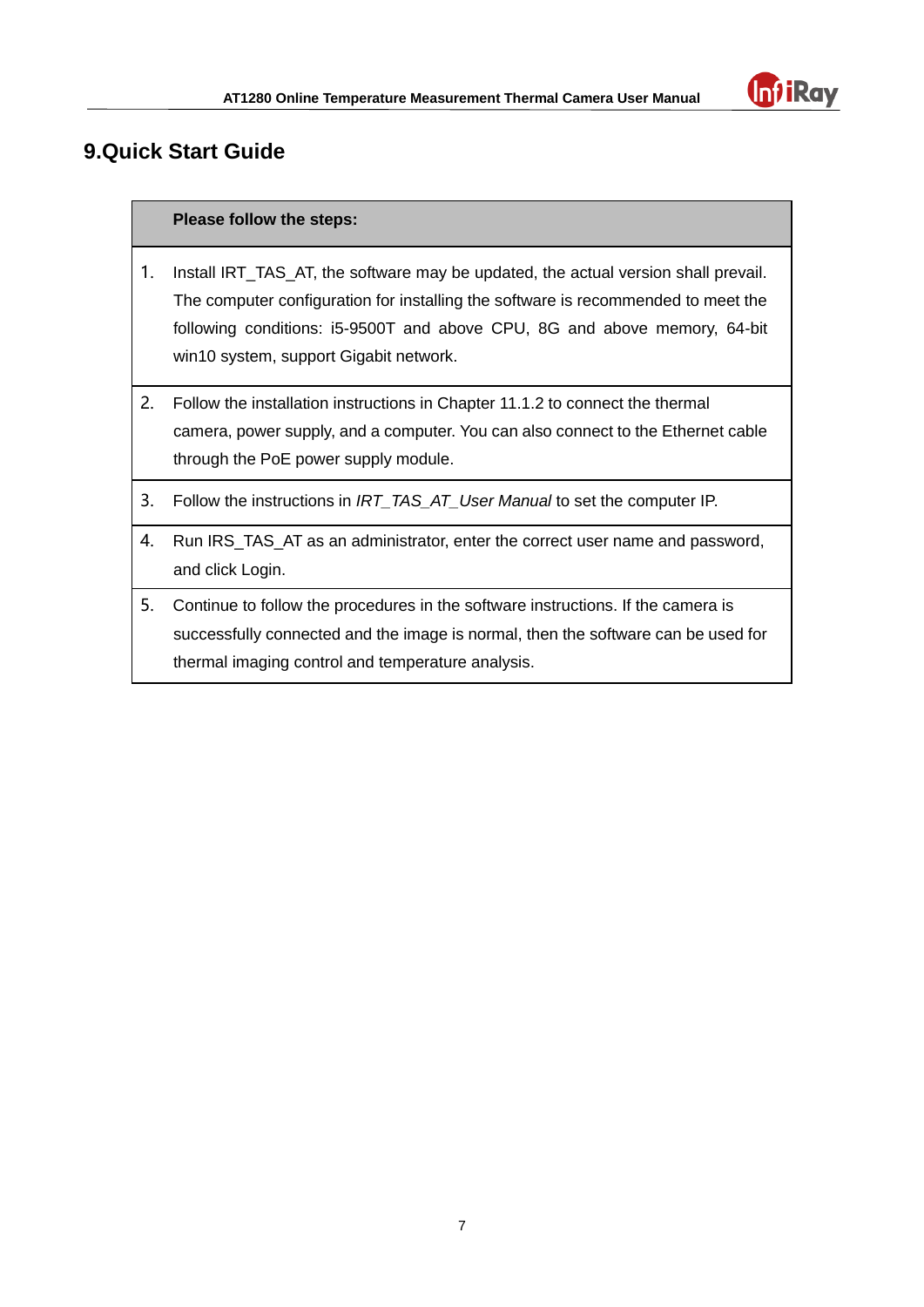

# **10.Product and Accessories List**

| <b>Product and Accessories</b>                 |  |
|------------------------------------------------|--|
| AT online temperature measuring thermal camera |  |
| Network cable                                  |  |
| Power cable                                    |  |
| Power adapter                                  |  |

## <span id="page-10-0"></span>**Table 10.1 Product and Accessories List**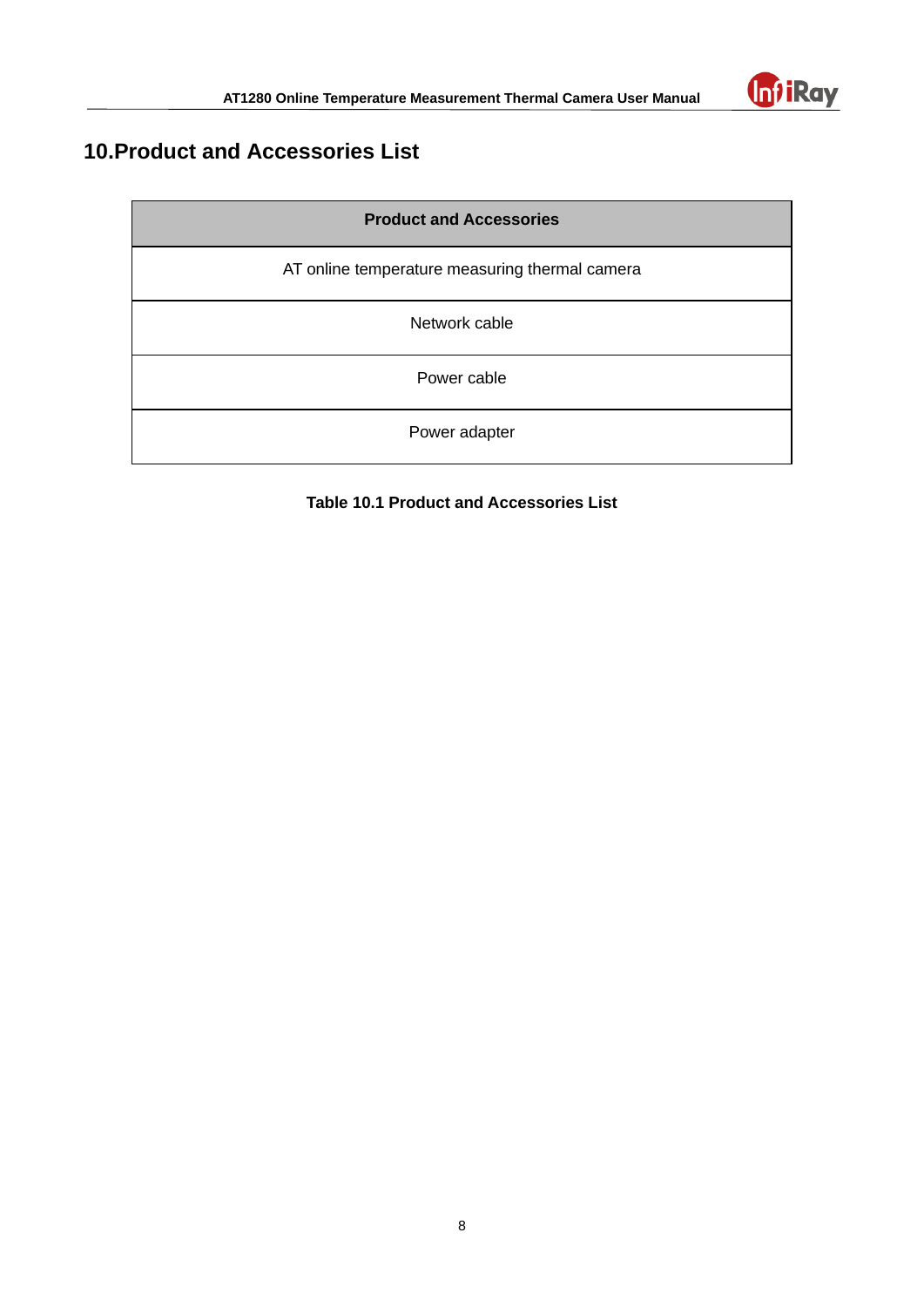

# **11.Mechanical Installation**

The thermal camera can be mounted to the desired position through the mounting hole at the bottom.



The temperature rise will occur during normal operation. If the thermal camera is used under poor heat dissipation conditions, the temperature rise may be too high, which will affect the temperature measurement performance. In order to ensure the normal use of the thermal camera, it is recommended to be used under good heat dissipation conditions.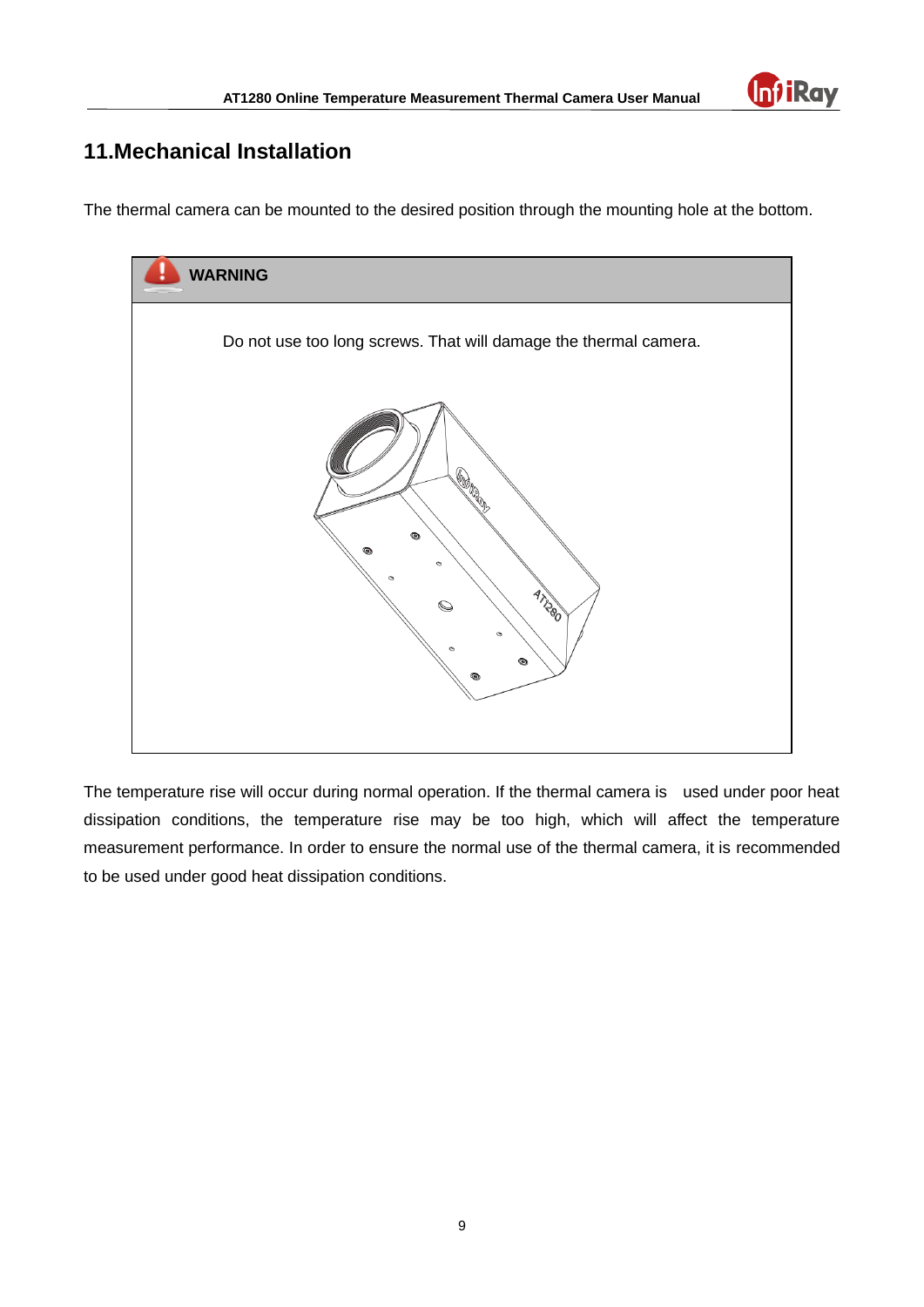

### <span id="page-12-0"></span>**11.1 Camera Mounting**

#### <span id="page-12-1"></span>**11.1.1 Illustrations**



### <span id="page-12-2"></span>**11.1.2 Explanations**

1.Fix the thermal camera at the desired location according to the specific use method. The recommended location is in a sheltered area with a relatively stable thermal state.

2.Connect the power cable to the power adapter and interface 1 respectively, power on the thermal camera, and connect the two ends of the network cable to interface 2 and the PC Gigabit Ethernet port respectively.

<span id="page-12-3"></span>3.Wait 30 minutes after you have stated the camera, then the temperature can be measured and analyzed by the client software of the computer.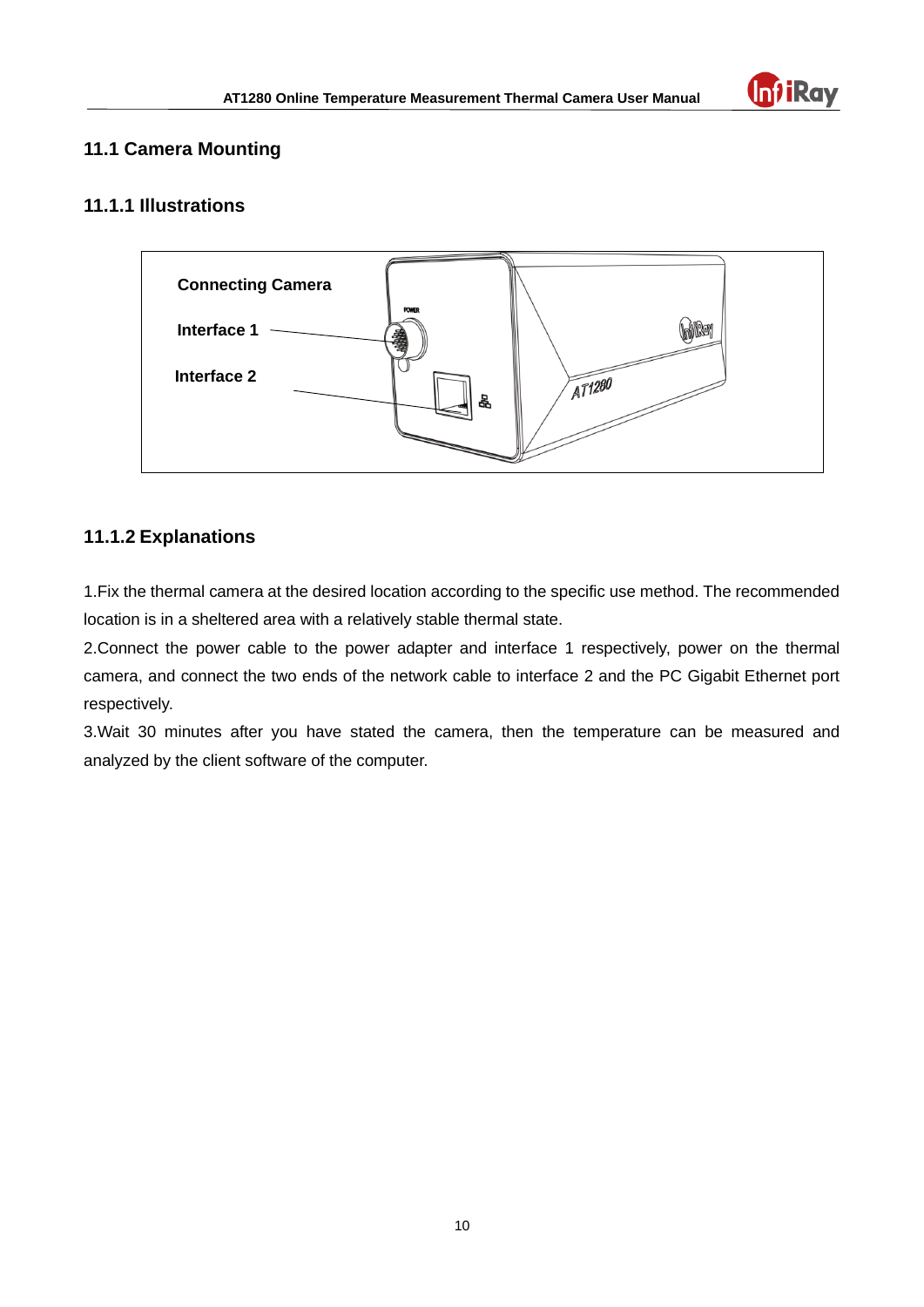

# **12.Technical Data**

## <span id="page-13-0"></span>**12.1 AT1280**

| <b>Imaging and Optical Data</b> |                           |  |
|---------------------------------|---------------------------|--|
| Resolution                      | 1280×1024                 |  |
| <b>Thermal Sensitivity/NETD</b> | ≤50mK @25°C, F#1.0        |  |
| Image Frequency                 | 15HZ/30HZ, switchable     |  |
| Focus                           | <b>Support Auto-focus</b> |  |

| <b>Detector Data</b>  |                            |
|-----------------------|----------------------------|
| Detector Type         | VOx, Uncooled FPA detector |
| <b>Spectral Range</b> | $8^{\sim}$ 14µm            |
| Pixel                 | $12 \mu m$                 |

| <b>Temperature Measurement</b>  |                                           |
|---------------------------------|-------------------------------------------|
| <b>Object Temperature Range</b> | -20°C $\sim$ 150°C                        |
|                                 | $0^{\circ}$ C $\sim$ 550 $^{\circ}$ C     |
| Accuracy                        | $\pm 2^{\circ}$ C or $\pm 2\%$            |
| <b>Measurement Tools</b>        | Any fixed point                           |
|                                 | Full screen max./min. temperature capture |
|                                 | Center spot                               |
|                                 | Line/Area analysis tool                   |
|                                 | Manually choose temperature width         |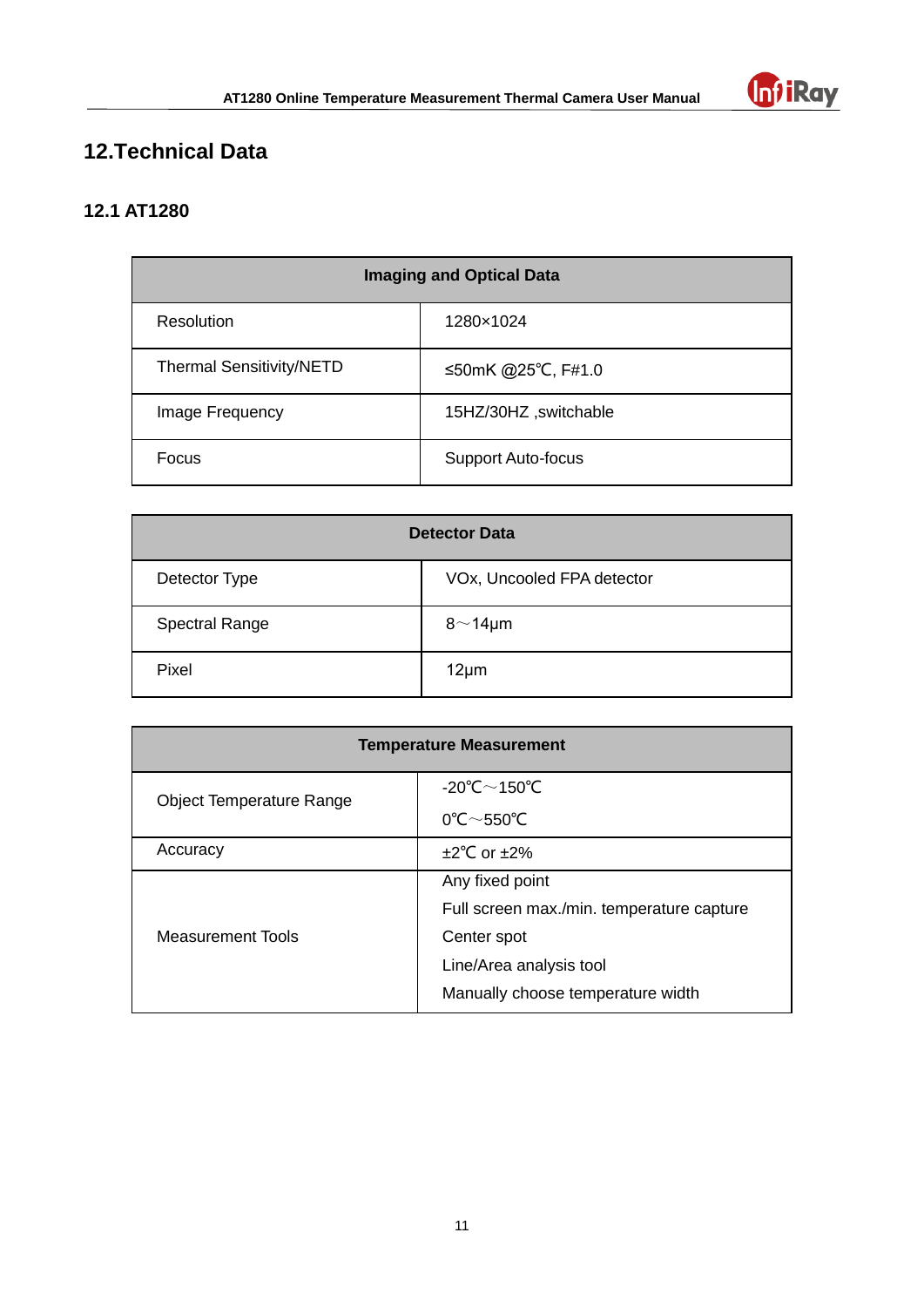

| <b>Ethernet</b>                |                            |
|--------------------------------|----------------------------|
| Ethernet                       | Control and imaging        |
| <b>Ethernet Type</b>           | Gigabit                    |
| <b>Ethernet Standard</b>       | <b>IEEE 802.3</b>          |
| <b>Ethernet Connector Type</b> | RJ45                       |
| <b>Ethernet Image Stream</b>   | <b>GigE Vision</b>         |
| <b>Ethernet Power Supply</b>   | PoE power supply supported |
| <b>Ethernet Protocol</b>       | TCP, UDP, ICMP, DHCP       |

| <b>Image Adjustment</b>                   |                                         |  |
|-------------------------------------------|-----------------------------------------|--|
| <b>Brightness and Contrast Adjustment</b> | Manual / Auto 0(defaulted) / Auto 1     |  |
| Polarity                                  | Black hot/white hot                     |  |
| Palette                                   | 18 palettes are available               |  |
| Image Flip                                | Left and right / up and down / diagonal |  |
| <b>ROI</b>                                | Support                                 |  |

| <b>Environmental Data</b>          |                                   |  |
|------------------------------------|-----------------------------------|--|
| <b>Operating Temperature Range</b> | -20°C $\sim$ 60°C                 |  |
| Storage Temperature Range          | -40°C $\sim$ 85°C                 |  |
| Humidity (operating & storage)     | $5\%$ ~75%RH(no condensation)     |  |
| <b>EMC</b>                         | With EMC design                   |  |
| Shock                              | 30g,11ms, all axial               |  |
| Vibration                          | 4.3g, random vibration, all axial |  |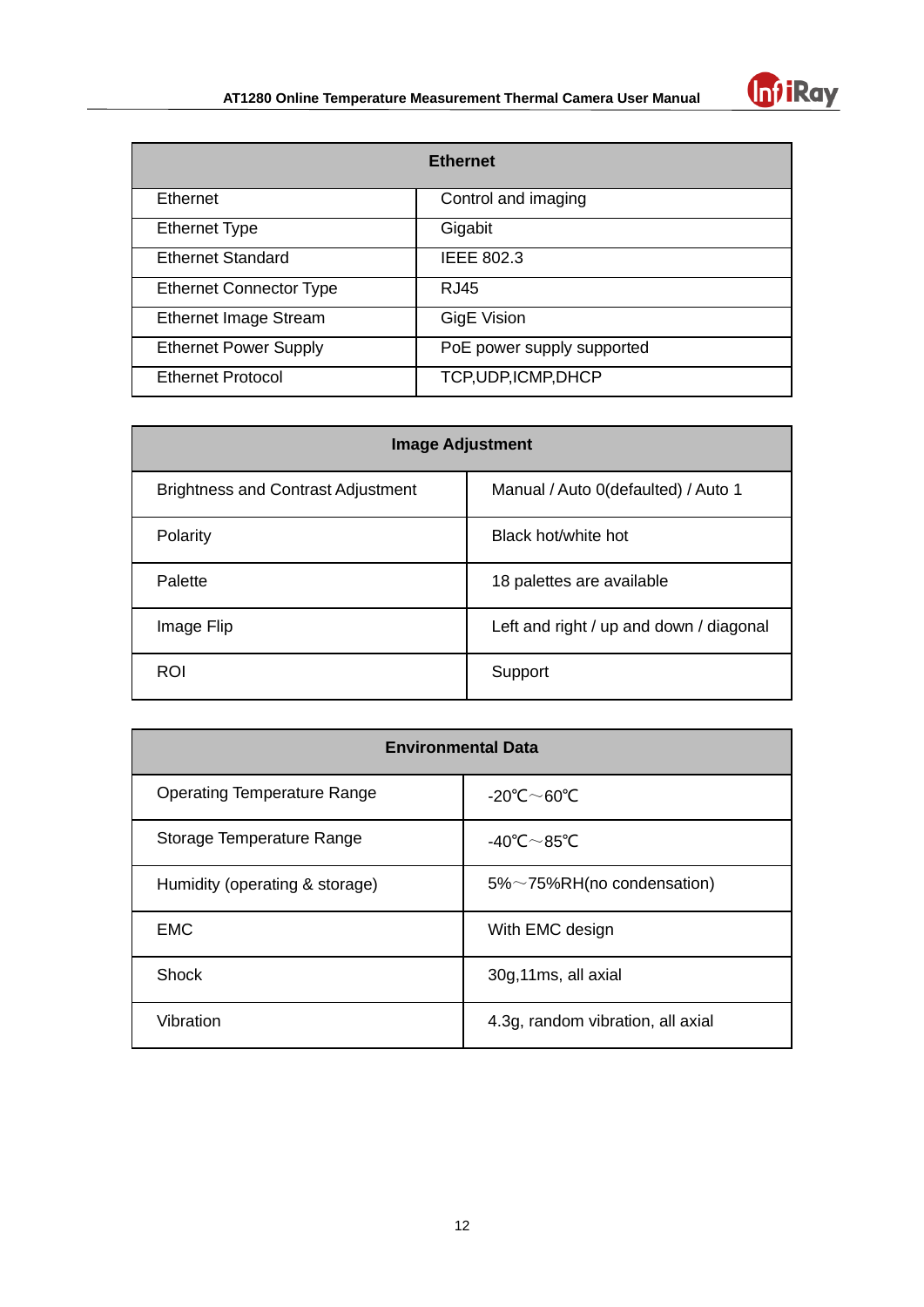

| <b>Power System</b>                       |         |  |
|-------------------------------------------|---------|--|
| Typical power consumption $@25^{\circ}$ C | ≤4.5W   |  |
| Connector type for external power supply  | DC.     |  |
| Voltage                                   | 6-16VDC |  |

| <b>Physical Data</b>    |                                      |  |
|-------------------------|--------------------------------------|--|
| Weight                  | 725g                                 |  |
| Thermal Camera (LxWxH)  | $70$ mm $\times$ 63mm $\times$ 143mm |  |
| <b>Housing Material</b> | Aluminum                             |  |

| <b>Shipping Information</b> |                   |  |
|-----------------------------|-------------------|--|
| Packing Type                | Carton            |  |
| Weight with Package         | 1.6kgs            |  |
| Packaging Size              | 233mm×228mm×154mm |  |
| <b>List of Contents</b>     | Thermal camera    |  |
|                             | Power adapter     |  |
|                             | Power cable       |  |
|                             | Gigabit cable     |  |
| Country of Origin           | China             |  |

<span id="page-15-0"></span>**Table 12.1.1 AT1280 Performance Parameters**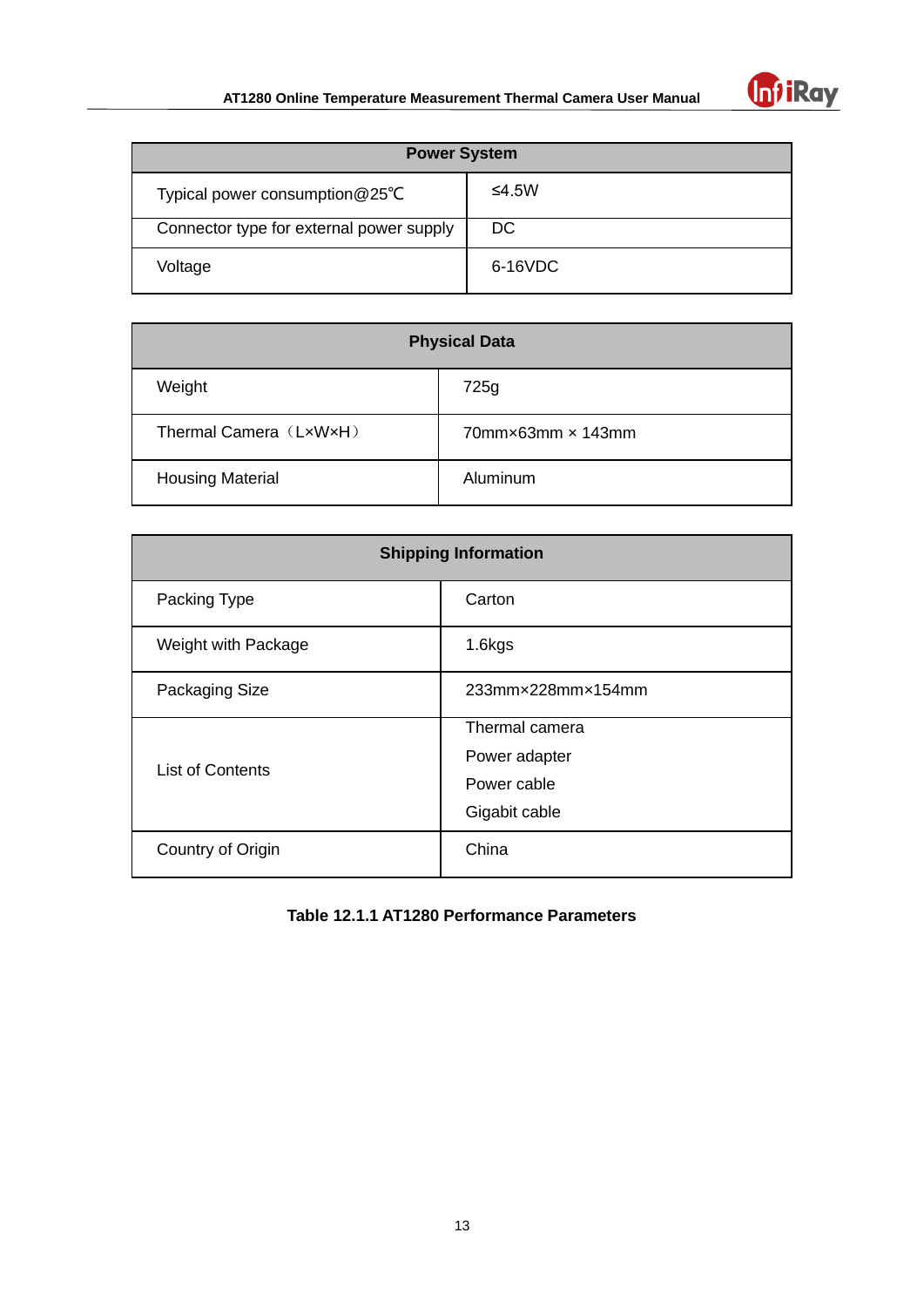

# **13.Mechanical Drawings**

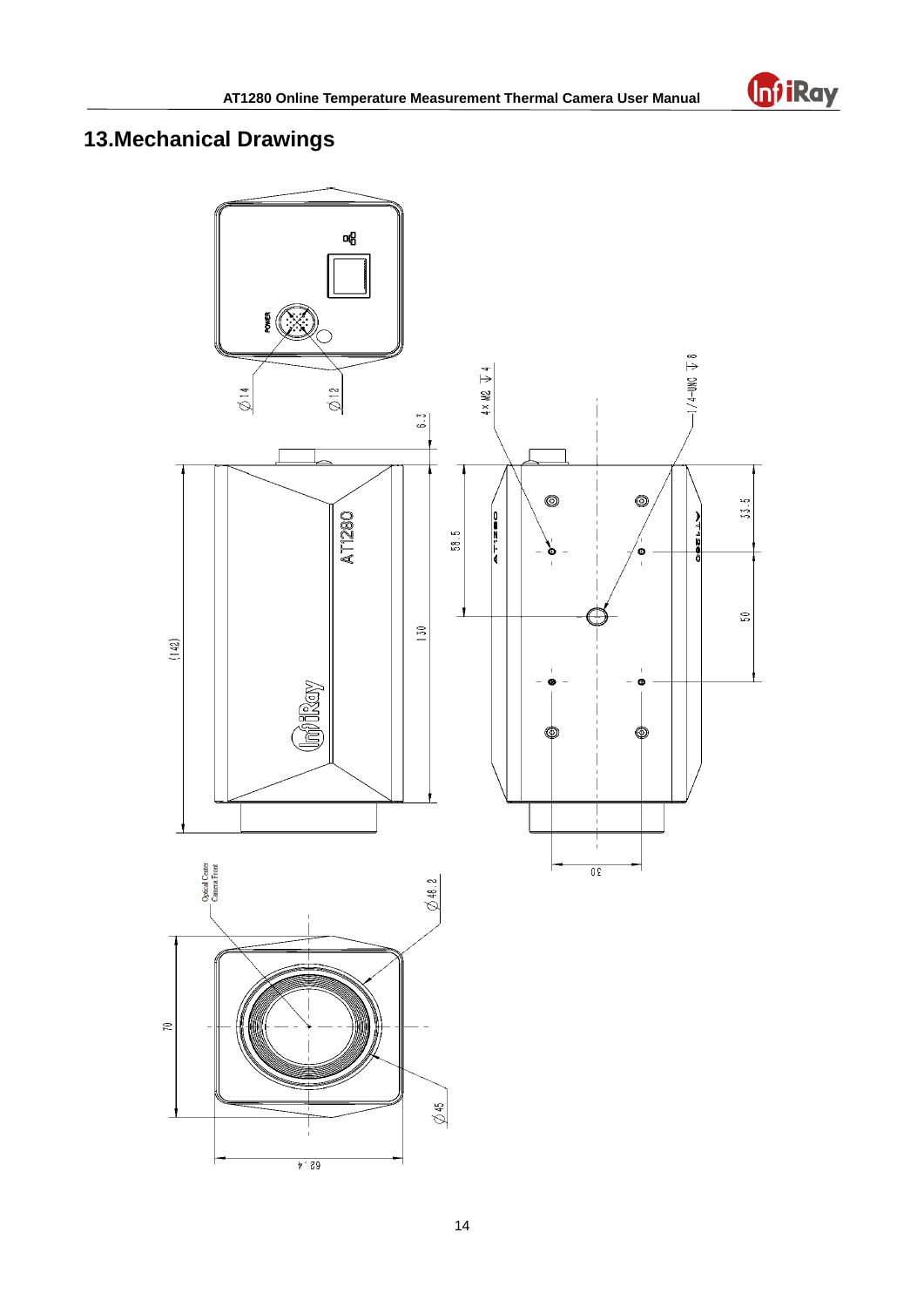

# <span id="page-17-0"></span>**14.Common Troubleshooting**

| <b>Troubles</b>                                                                                           | <b>Possible Cause</b>                                         | <b>Solutions</b>                                                                          |
|-----------------------------------------------------------------------------------------------------------|---------------------------------------------------------------|-------------------------------------------------------------------------------------------|
| Images are blurred                                                                                        | Objective lens focal<br>length does not match                 | Click auto focus in the software<br>after aiming the thermal camera<br>at the target      |
|                                                                                                           | No image calibration<br>for a long time                       | Click the shutter correction button<br>in the software                                    |
| The supply voltage<br>exceeds the normal<br>working supply voltage<br>Camera can't be<br>started<br>range |                                                               | Check whether the power supply<br>voltage is between 6 and 16V                            |
|                                                                                                           | The power connector<br>is loose                               | Check whether the power cable is<br>connected                                             |
| Inaccurate<br>temperature                                                                                 | The stabilization time<br>for thermal camera is<br>too short. | Keep the thermal camera stable<br>for more than 10 minutes.                               |
| measurement                                                                                               | Focus is not good.                                            | Align the target for automatic<br>focus calibration.                                      |
| The client cannot<br>open, the error<br>shows no mfc300.dll                                               | VC environment is not<br>installed                            | <b>Install Microsoft Visual Studio</b>                                                    |
| Network parameters<br>can be recognized,<br>but can't be<br>connected.                                    | Network IP address<br>setting is not correct.                 | Change the network configuration<br>back to automatic acquisition.                        |
| Image is stuck.                                                                                           | Power cable or<br>network cable<br>connection is loose.       | After checking the power supply<br>and network cable connection,<br>restart the software. |
| Video is not<br>continuous.                                                                               | Jumbo frame is not<br>opened                                  | Check the computer configuration<br>again.                                                |

#### <span id="page-17-1"></span>**Table 14.1 Product Common Troubleshooting**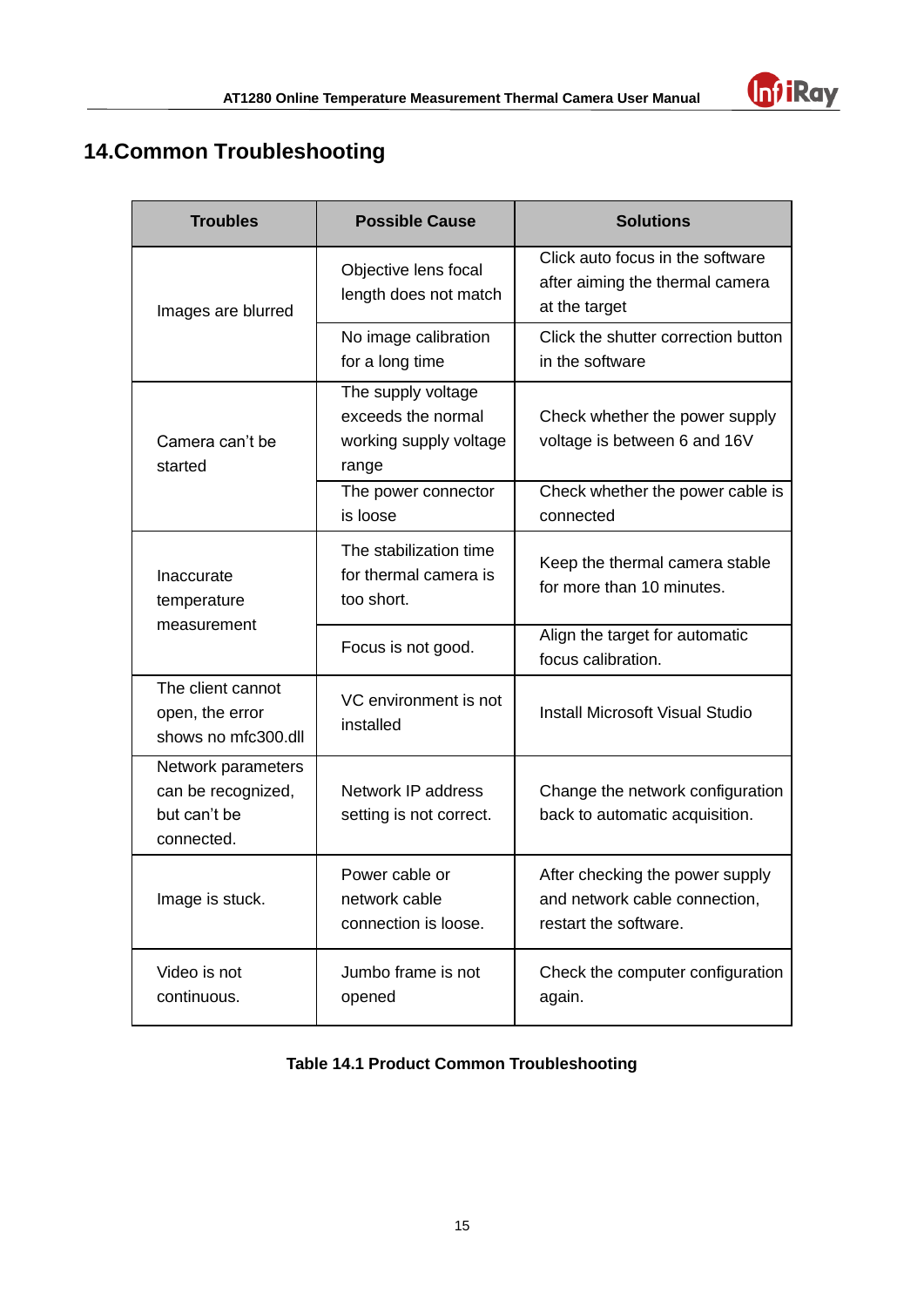

# **15.Cleaning Thermal Camera**

## <span id="page-18-0"></span>**15.1 Cleaning Camera Housing, Cables and Other Items**

<span id="page-18-1"></span>

| <b>Camera Housing, Cables and Other Items</b> |                                                                                                                                                                  |  |
|-----------------------------------------------|------------------------------------------------------------------------------------------------------------------------------------------------------------------|--|
| Liquids                                       | One of the following liquids can be used.<br>1 Warm water<br>2.A Weak detergent solution                                                                         |  |
| <b>Cleaning Tools</b>                         | A soft cloth                                                                                                                                                     |  |
| <b>Cleaning Procedure</b>                     | Please follow this procedure:<br>1. Soak a soft cloth in the liquid.<br>2. Twist the cloth to remove excess liquid.<br>3. Clean the camera parts with the cloth. |  |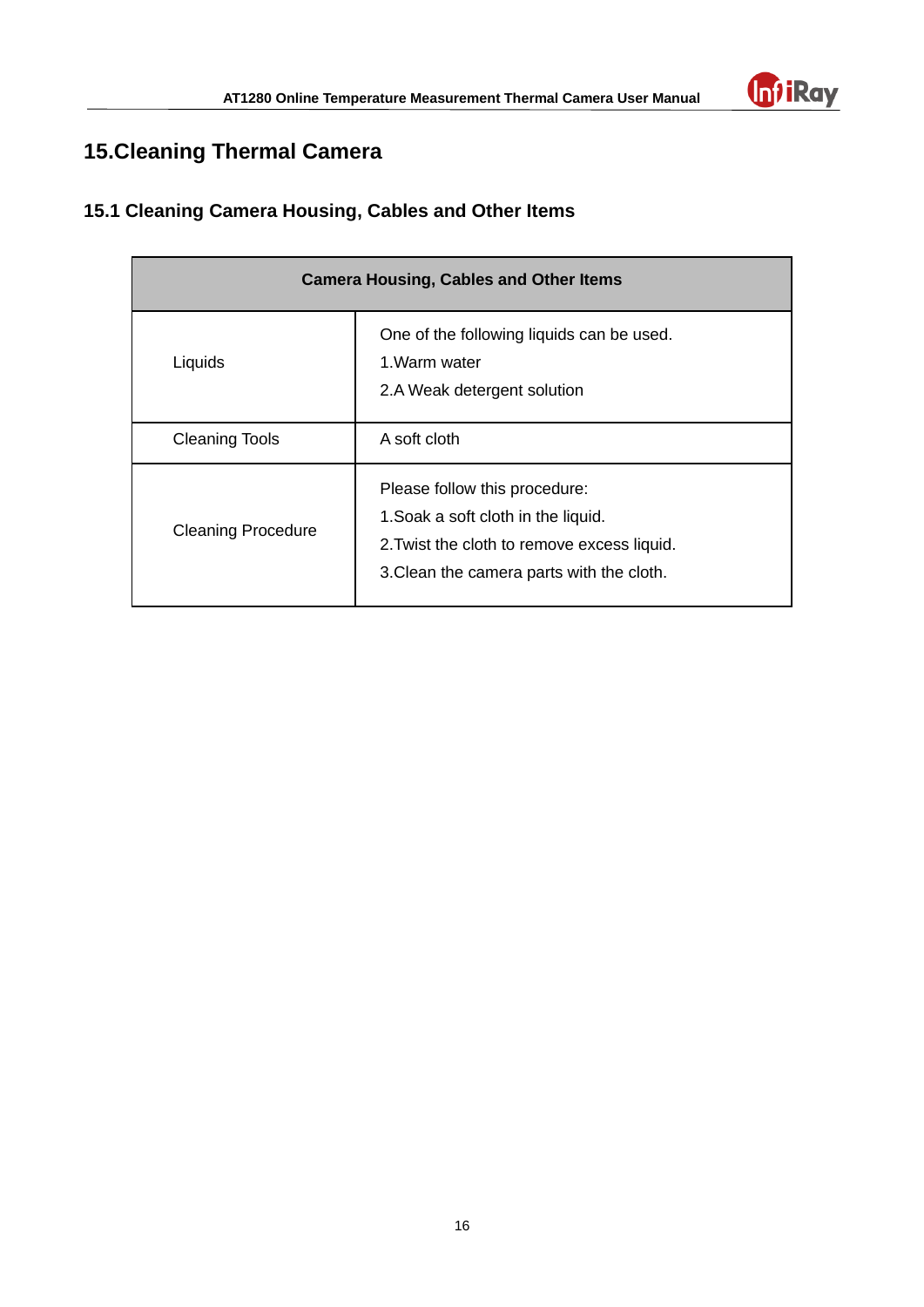

## **15.2 Cleaning Infrared Lens**

| <b>Cleaning Infrared Lens</b> |                                                                                                                                                                      |  |
|-------------------------------|----------------------------------------------------------------------------------------------------------------------------------------------------------------------|--|
| Liquids                       | One of the following liquids can be used.<br>1. Commercial lens cleaning liquid with more than<br>30% is opropyl alcohol.<br>2. 96% ethyl alcohol( $C_2H_5OH$ ).     |  |
| <b>Cleaning Tools</b>         | Dustless cloth, cotton wool                                                                                                                                          |  |
| <b>Cleaning Procedure</b>     | Please follow this procedure (Take dustless cloth as<br>an example).<br>1. Soak the dustless cloth in the liquid.<br>2. Gently wipe the lens with the dustless cloth |  |

# **CAUTION**

<span id="page-19-0"></span>The dustless cloth or cotton wool should be used one time only.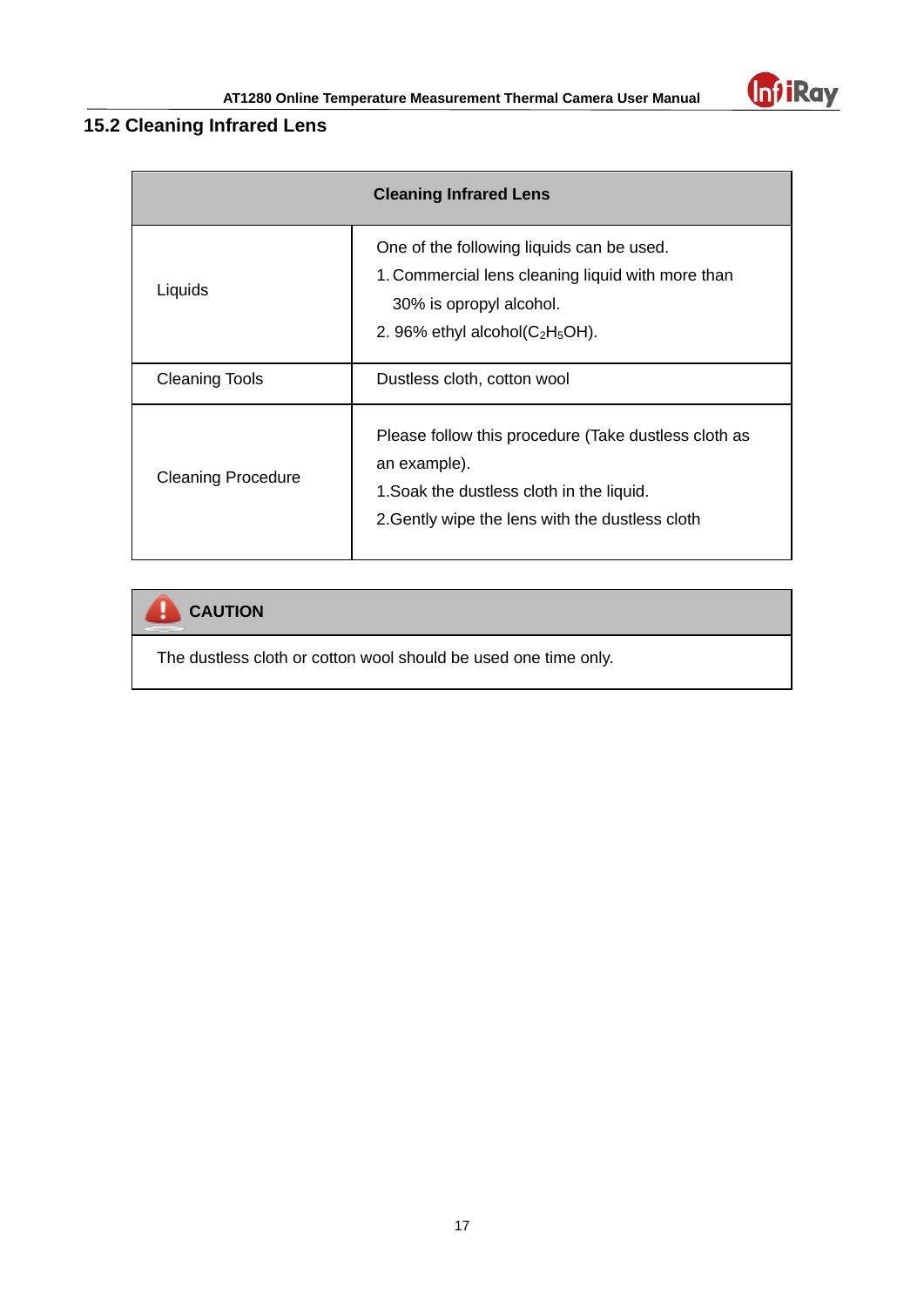

# **16.Terms and Definitions**

<span id="page-20-0"></span>

| <b>Terms</b>                                                | <b>Definition</b>                                                                                                                |  |
|-------------------------------------------------------------|----------------------------------------------------------------------------------------------------------------------------------|--|
| <b>FPA</b><br>(Focal Plane Array)                           | A type of infrared detector                                                                                                      |  |
| <b>IFOV</b><br>(Instantaneous Field of View)                | A resolution measure method of infrared thermal<br>camera (that is, the field of view of a pixel)                                |  |
| <b>FOV</b><br>(Field of View)                               | The angle of view that the infrared camera can see<br>HFOV is the horizontal angle of FOV, VFOV<br>is the vertical angle of FOV. |  |
| <b>NETD</b><br>(Noise Equivalent<br>Temperature Difference) | A measure of image anti-interference level<br>of infrared thermal camera.                                                        |  |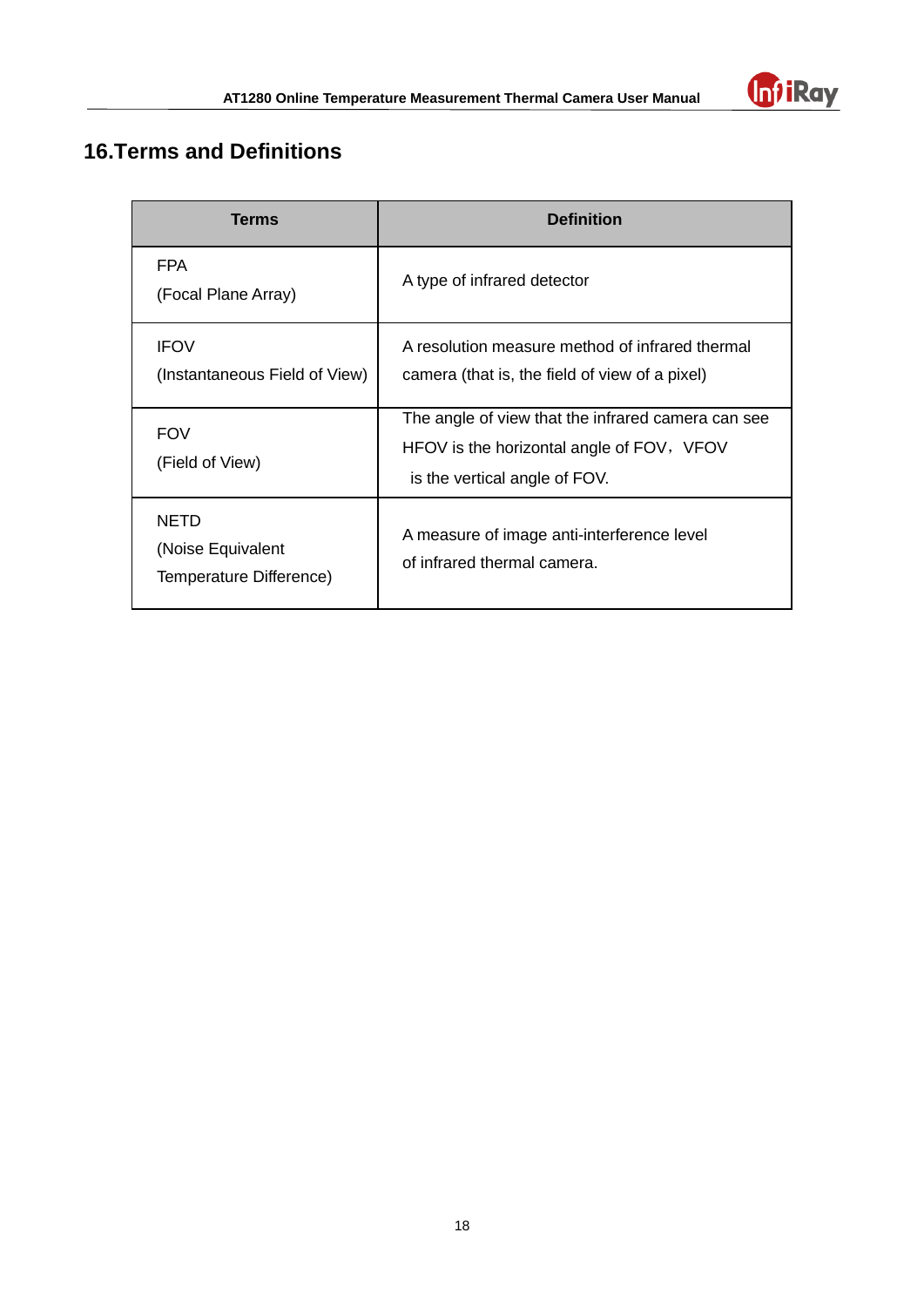

# **Appendix A Emissivity of Common Materials**

| <b>Material</b>    | Temperature (°C) | <b>Emissivity</b> |
|--------------------|------------------|-------------------|
| Water              | $0 - 100$        | $0.95 - 0.98$     |
| Soil(dry)          | 20               | 0.92              |
| Soil(wet)          | 20               | 0.95              |
| Woods              | 17               | 0.962             |
| Sand               | 20               | 0.9               |
| Sandstone          | 19               | $0.909 - 0.935$   |
| <b>PVC</b> plastic | $\overline{70}$  | 0.93              |
| Asphalt            | 20               | 0.967             |
| Paint              | 70               | $0.92 - 0.94$     |
| Wallpaper          | 20               | $0.85 - 0.90$     |
| Cloth              | 20               | 0.98              |
| Concrete           | 20               | 0.92              |
| Pavement surface   | 5                | 0.974             |
| Smooth porcelain   | 20               | 0.92              |
| Ceramic tile       | $\overline{17}$  | 0.94              |
| Gypsum             | $\overline{17}$  | 0.86              |
| <b>Bricks</b>      | 35               | 0.94              |
| Hard rubber        | $0 - 100$        | 0.89              |
| Charcoal           | $20 - 400$       | $0.95 - 0.97$     |
| Granite(rough)     | 20               | 0.879             |
| Cold rolled steel  | $\overline{70}$  | 0.09              |
| Oxidized steel     | 50               | 0.88              |
| Copper             | 20               | 0.07              |
| Oxidized copper    | 50               | $0.6 - 0.7$       |